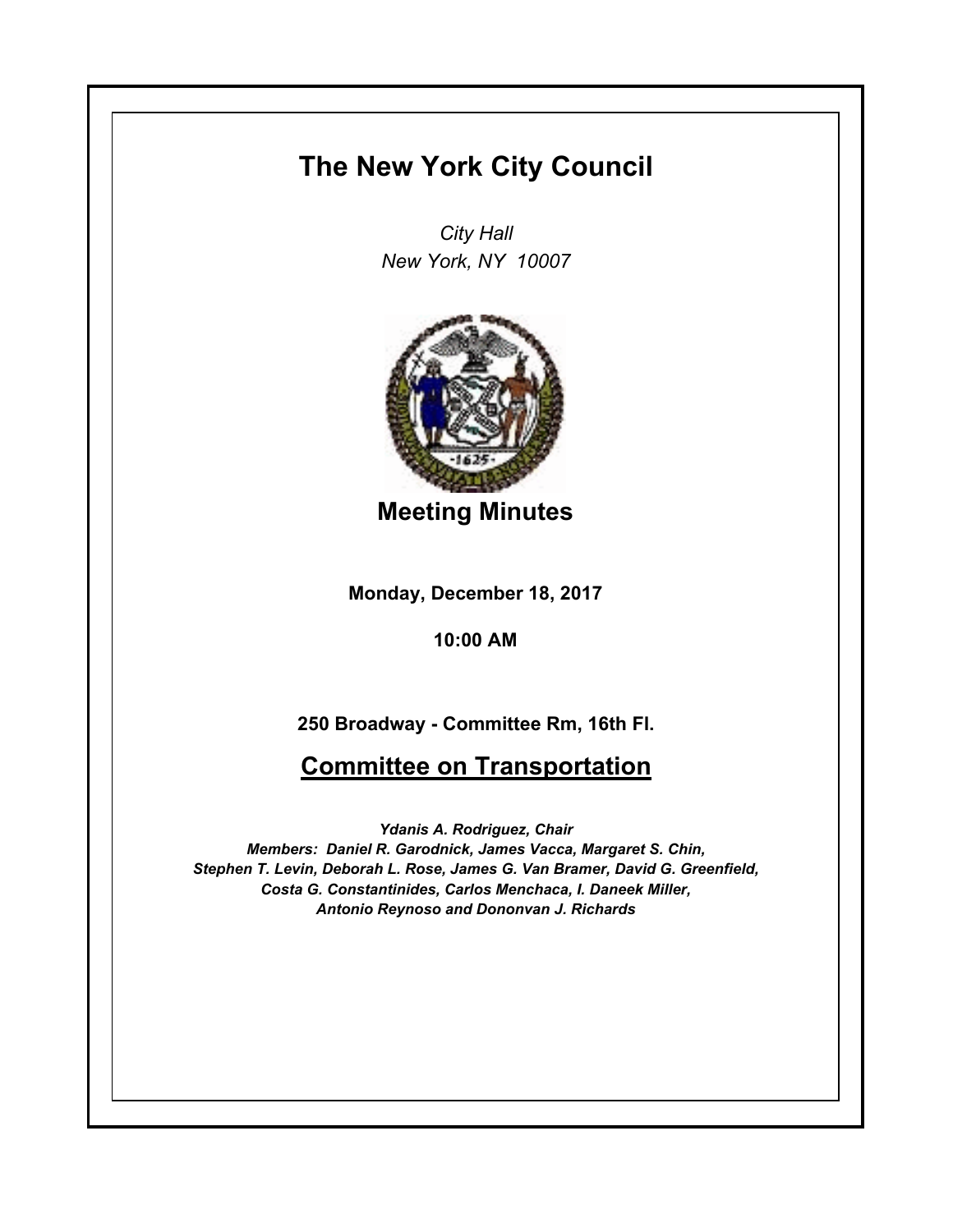| Roll Call     |                                                                                                                                                                                                                                                                                                                                                                                                                                                                                                                                   |
|---------------|-----------------------------------------------------------------------------------------------------------------------------------------------------------------------------------------------------------------------------------------------------------------------------------------------------------------------------------------------------------------------------------------------------------------------------------------------------------------------------------------------------------------------------------|
|               | Present: Rodriguez, Garodnick, Vacca, Chin, Levin, Rose, Van Bramer, Greenfield,<br>Richards and Menchaca                                                                                                                                                                                                                                                                                                                                                                                                                         |
|               | <b>Absent: Constantinides and Miller</b>                                                                                                                                                                                                                                                                                                                                                                                                                                                                                          |
|               | Paternity: Reynoso                                                                                                                                                                                                                                                                                                                                                                                                                                                                                                                |
|               | Other Council Members Attending: Koslowitz and Adams                                                                                                                                                                                                                                                                                                                                                                                                                                                                              |
| Int 1397-2016 | A Local Law to amend the administrative code of the city of New                                                                                                                                                                                                                                                                                                                                                                                                                                                                   |
|               | York, in relation to restoration requirements after the opening of a                                                                                                                                                                                                                                                                                                                                                                                                                                                              |
|               | protected street                                                                                                                                                                                                                                                                                                                                                                                                                                                                                                                  |
|               | Attachments: Summary of Int. No. 1397-A, Summary of Int. No. 1397, December 6, 2016<br>- Stated Meeting Agenda with Links to Files, Int. No. 1397, Committee<br>Report 6/22/17, Hearing Testimony 6/22/17, Hearing Transcript 6/22/17,<br>Proposed Int. No. 1397-A - 12/19/17, Committee Report 12/18/17, Hearing<br>Transcript 12/18/17, December 19, 2017 - Stated Meeting Agenda with<br>Links to Files, Fiscal Impact Statement, Hearing Transcript - Stated<br>Meeting 12-19-17, Legislative Documents - Letter to the Mayor |
|               | Proposed Int. No. 1397-A                                                                                                                                                                                                                                                                                                                                                                                                                                                                                                          |
|               | This Introduction was Hearing Held by Committee                                                                                                                                                                                                                                                                                                                                                                                                                                                                                   |
|               | Attachments: Summary of Int. No. 1397-A, Summary of Int. No. 1397, December 6, 2016<br>- Stated Meeting Agenda with Links to Files, Int. No. 1397, Committee<br>Report 6/22/17, Hearing Testimony 6/22/17, Hearing Transcript 6/22/17,<br>Proposed Int. No. 1397-A - 12/19/17, Committee Report 12/18/17, Hearing<br>Transcript 12/18/17, December 19, 2017 - Stated Meeting Agenda with<br>Links to Files, Fiscal Impact Statement, Hearing Transcript - Stated<br>Meeting 12-19-17, Legislative Documents - Letter to the Mayor |
|               | This Introduction was Amendment Proposed by Comm                                                                                                                                                                                                                                                                                                                                                                                                                                                                                  |
|               | Attachments: Summary of Int. No. 1397-A, Summary of Int. No. 1397, December 6, 2016<br>- Stated Meeting Agenda with Links to Files, Int. No. 1397, Committee<br>Report 6/22/17, Hearing Testimony 6/22/17, Hearing Transcript 6/22/17,<br>Proposed Int. No. 1397-A - 12/19/17, Committee Report 12/18/17, Hearing<br>Transcript 12/18/17, December 19, 2017 - Stated Meeting Agenda with<br>Links to Files, Fiscal Impact Statement, Hearing Transcript - Stated<br>Meeting 12-19-17, Legislative Documents - Letter to the Mayor |
|               | This Introduction was Amended by Committee                                                                                                                                                                                                                                                                                                                                                                                                                                                                                        |
|               | <b>Enactment No: 2018/068</b>                                                                                                                                                                                                                                                                                                                                                                                                                                                                                                     |
|               |                                                                                                                                                                                                                                                                                                                                                                                                                                                                                                                                   |
|               |                                                                                                                                                                                                                                                                                                                                                                                                                                                                                                                                   |
|               |                                                                                                                                                                                                                                                                                                                                                                                                                                                                                                                                   |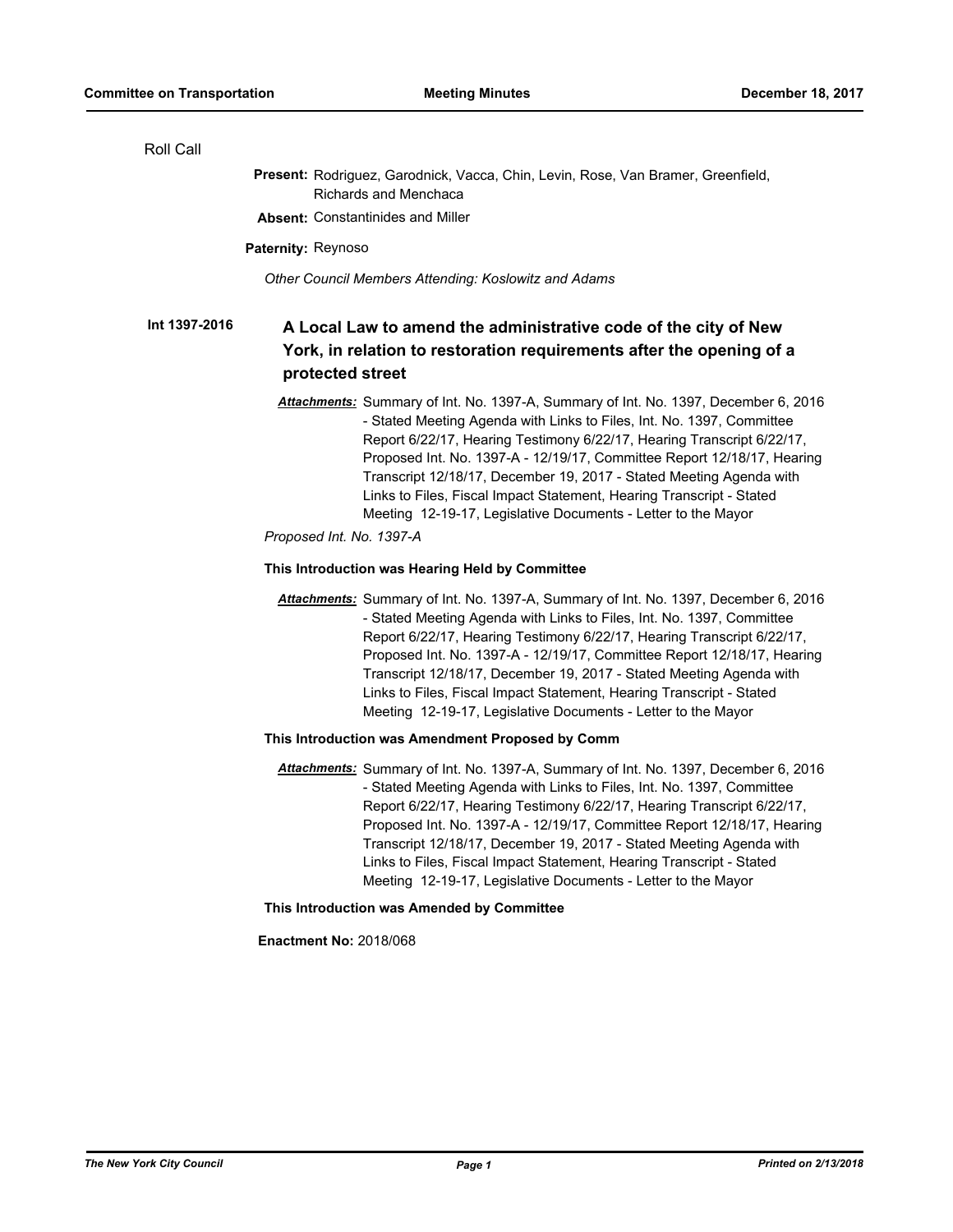### **A Local Law to amend the administrative code of the city of New York, in relation to restoration requirements after the opening of a protected street Int 1397-2016-A**

*Attachments:* Summary of Int. No. 1397-A, Summary of Int. No. 1397, December 6, 2016 - Stated Meeting Agenda with Links to Files, Int. No. 1397, Committee Report 6/22/17, Hearing Testimony 6/22/17, Hearing Transcript 6/22/17, Proposed Int. No. 1397-A - 12/19/17, Committee Report 12/18/17, Hearing Transcript 12/18/17, December 19, 2017 - Stated Meeting Agenda with Links to Files, Fiscal Impact Statement, Hearing Transcript - Stated Meeting 12-19-17, Legislative Documents - Letter to the Mayor

**A motion was made that this Introduction be Approved by Committee approved by Roll Call.**

- Affirmative: 10 Rodriguez, Garodnick, Vacca, Chin, Levin, Rose, Van Bramer, Greenfield, Richards and Menchaca
	- **Absent:** 2 Constantinides and Miller
	- Paternity: 1 Reynoso

**Enactment No:** 2018/068

#### **A Local Law to amend the administrative code of the city of New York, in relation to installation of bollards Int 1658-2017**

*Attachments:* Summary of Int. No. 1658-A, Summary of Int. No. 1658, Int. No. 1658, June 21, 2017 - Stated Meeting Agenda with Links to Files, Committee Report 6/22/17, Hearing Testimony 6/22/17, Hearing Transcript 6/22/17, Proposed Int. No. 1658-A - 12/19/17, Committee Report 12/18/17, Hearing Transcript 12/18/17, December 19, 2017 - Stated Meeting Agenda with Links to Files, Fiscal Impact Statement, Hearing Transcript - Stated Meeting 12-19-17, Legislative Documents - Letter to the Mayor

*Proposed Int. No. 1658-A*

### **This Introduction was Hearing Held by Committee**

*Attachments:* Summary of Int. No. 1658-A, Summary of Int. No. 1658, Int. No. 1658, June 21, 2017 - Stated Meeting Agenda with Links to Files, Committee Report 6/22/17, Hearing Testimony 6/22/17, Hearing Transcript 6/22/17, Proposed Int. No. 1658-A - 12/19/17, Committee Report 12/18/17, Hearing Transcript 12/18/17, December 19, 2017 - Stated Meeting Agenda with Links to Files, Fiscal Impact Statement, Hearing Transcript - Stated Meeting 12-19-17, Legislative Documents - Letter to the Mayor

## **This Introduction was Amendment Proposed by Comm**